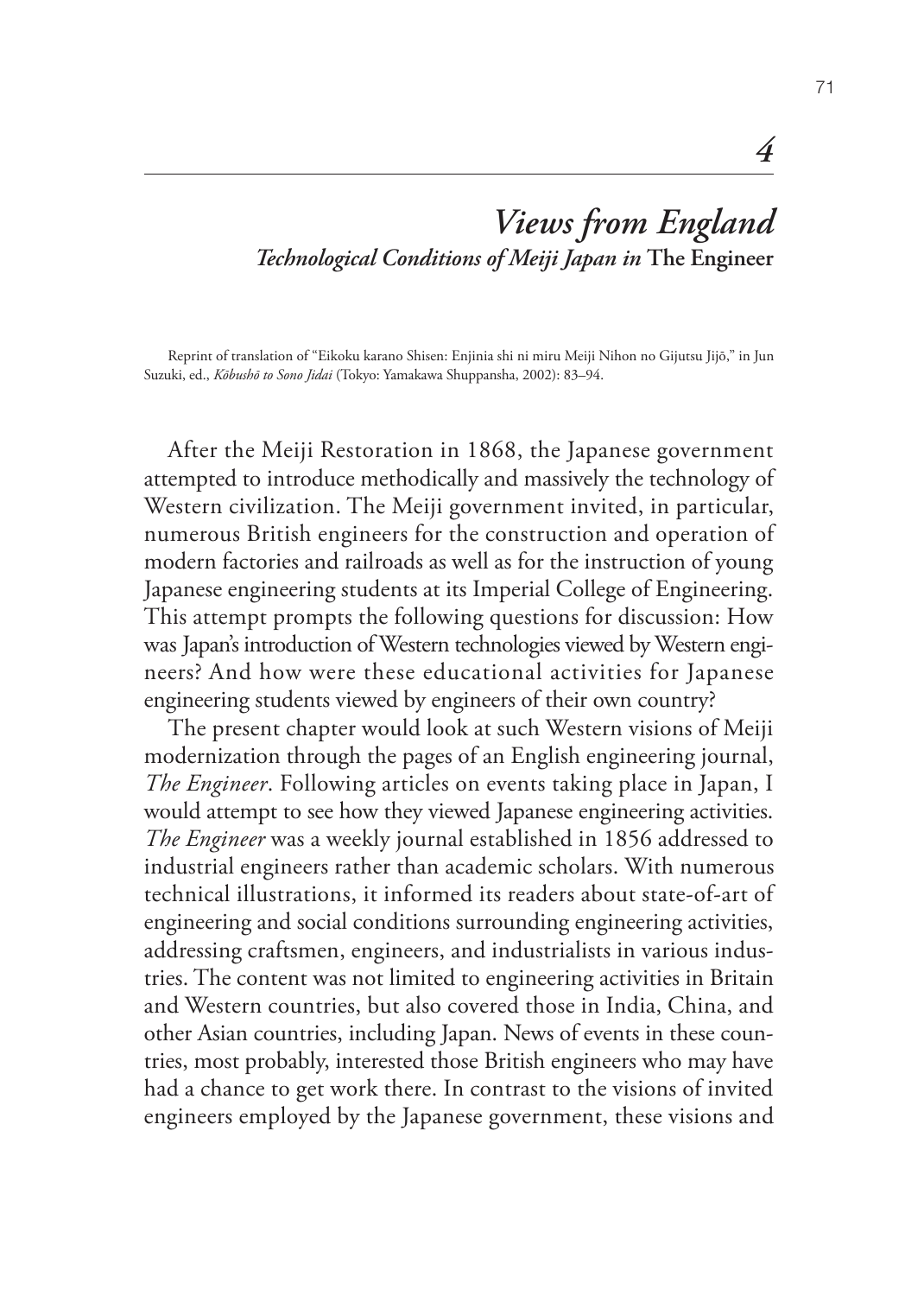opinions expressed in the pages of *The Engineer* reflect the more realistic view of those residing in Britain.

#### *1. Curiosity about Traditional Craftwork*

Articles on Japan at the end of its Tokugawa period were mostly concerned with the introduction of the Japanese country and its exoticism, with curiosity towards the unknown, mysterious country. The 1863 article on "Japanese" opened with the statement that "They are bold, courageous, proud, and eager after every kind of knowledge", and went on to admire the Japanese deftness of a small copper-made working-model of a steamer based only on a Dutch textbook on naval engineering.**<sup>1</sup>** It also narrated the story of a craftsman who copied precisely a lock made by the famous English lock maker, Bramer, and another man who wove a shirt exactly the same as one given to him. These and other episodes provided readers the impression that the Japanese were deft and skilled at copying.

The article also paid attention to natural resources in Japan, especially its woods and coal, their qualities and potential quantity. It referred to the good quality of coal produced in the Iwanai region of Hokkaido, and mentioned the abundant wood resources found in this unexploited northern island of Japan. On mining methods, it referred to the present method as primitive and "unscientific," entirely relying on manual labor, but expected the Meiji government to soon realize the effectiveness of the "scientific" method by relying on various machines.**<sup>2</sup>**

On ceramics, one of the traditional craft products well-known to Westerners, the article provided an admiring but slightly inaccurate account. Craftsmen in Seto, it reported, had been manufacturing porcelain products with their methods unaltered for over a thousand years, and the kaolin and clay used for their production was of good quality and abundant. The observation of this manufacturing process

<sup>1.</sup> *The Engineer,* 20 November 1863, vol. 16, p. 299.

<sup>2.</sup> *The Engineer,* 16 March 1866, vol. 21, p. 203; 20 September 1867, vol. 24, p. 250.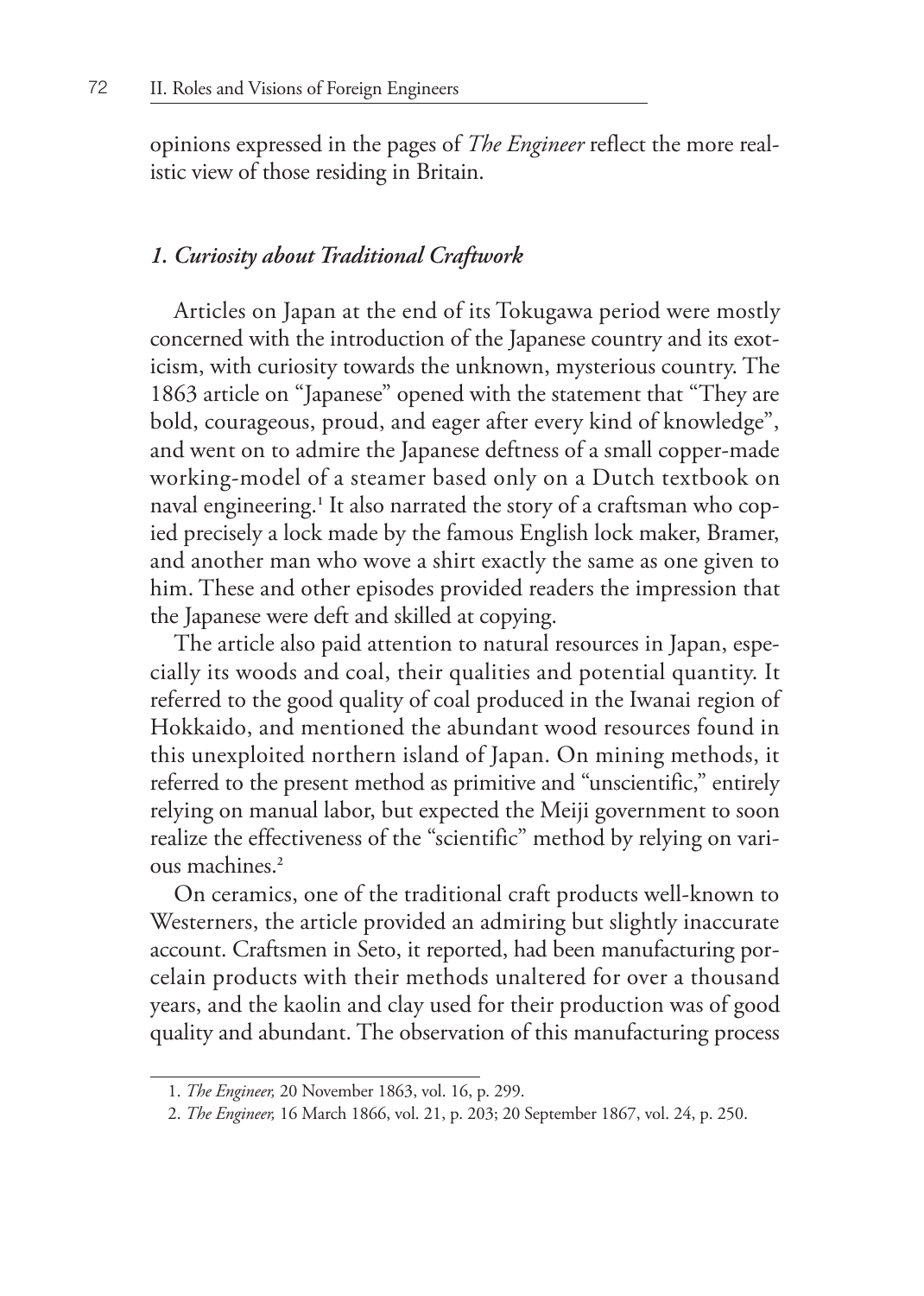led the reporter to recall an ancient Egyptian illustration of a similar process of making ceramics and the Hebrew proverb "as clay in the hands of ceramic craftsmen."**<sup>3</sup>**

## *2. A Proposal for the Nakasendo Railroad Line*

The construction of the railroads in Japan was major news in *The Engineer* after the establishment of the Meiji government. *Kōbushō*, or the Ministry of Public Works, was established on the advice of Edmund Morel who had been invited by the Meiji government to supervise the construction of the railroads in Japan. The primary function of the proposed ministry was to construct a modern infrastructure, largely relying on British engineers and craftsmen, of which the most important and expensive project was the construction of the railroad. A report in 1870 compared the conditions of transportation in China and Japan. Whereas networks of canals and rivers were well developed in China, there was no such well-developed water transportation system in Japan. It took one month to reach a distant place by walking on unpaved routes and two weeks to commute between Tokyo and Kyoto using the most popular and important route.**<sup>4</sup>** Here was a country which needed a railroad, it concluded.

The route from Tokyo to Kyoto first suggested by a British engineer was a line along the Nakasendo route. (Fig. 4.1) The Nakasendo was one of the five major roads connecting major cities in Edo Japan. The Tokaido as well as the Nakasendo connected Tokyo and Kyoto. While the Tokaido went along the Pacific Ocean, the Nakasendo went across the middle of Honshu island. Modern Japanese readers would wonder why the Nakasendo going across mountainous areas, rather than the Tokaido, was conceived by British railroad experts as the first candidate for the route. R. Vickers Boyle who was engaged in the design and construction of the Japanese railroad explained in his article in *The Engineer* that this choice was mainly due to consider-

<sup>3.</sup> *The Engineer*, 22 September 1876, vol. 42, p. 216.

<sup>4.</sup> *The Engineer*, 27 August 1870, vol. 29, p. 397.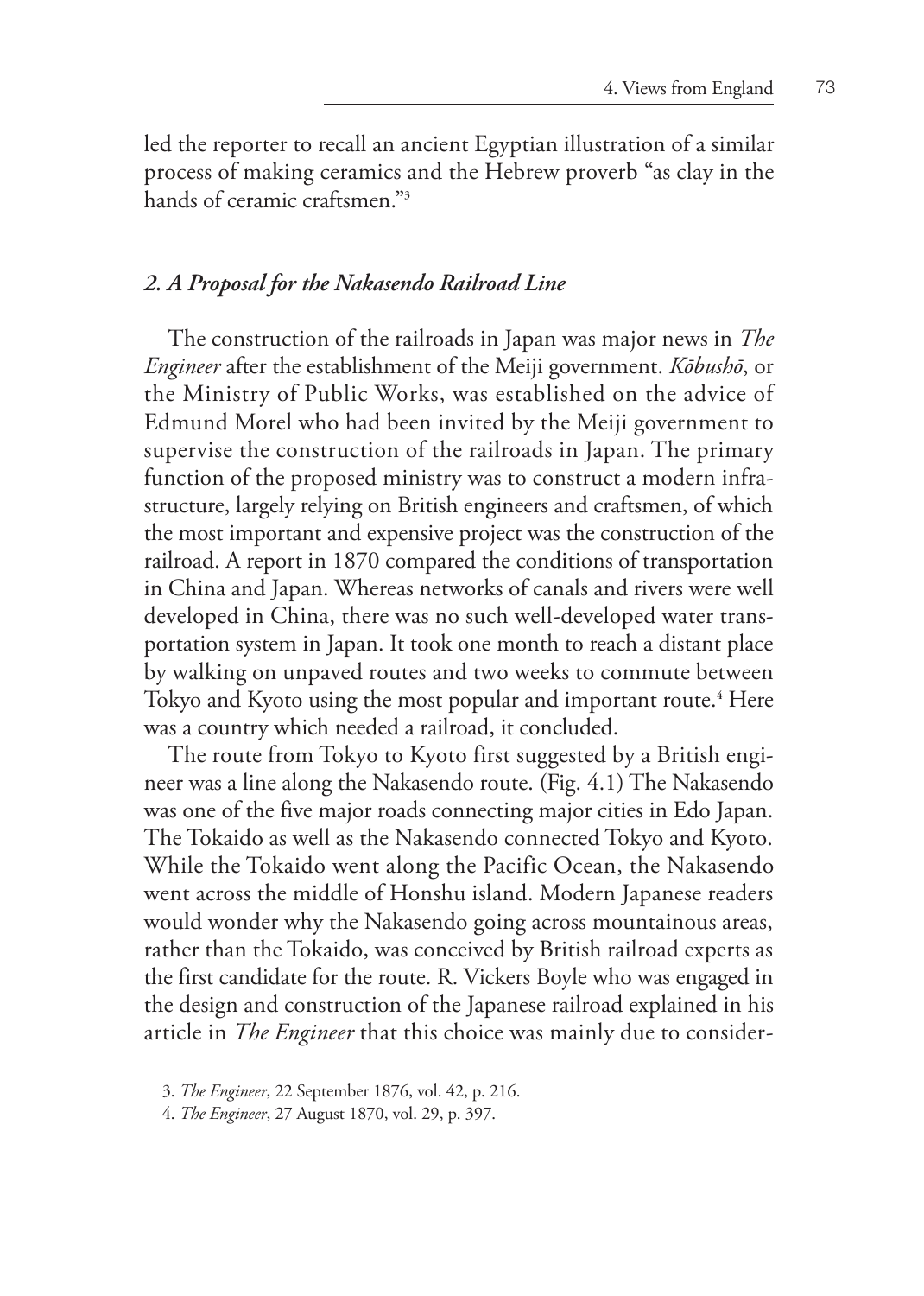ation of the development of domestic industries inside the Japanese island and the transporting communication between the well-opened cities on the Pacific side and ports of the Japanese Sea. As he stated:

The main trunk line from Tokio to Kioto would pass through the silk districts of the S[outh] part of Kodzuke and the N[orth] portions of Shinano. The line to Niigata would traverse the rice districts of Yechigo, and therefore, with increased facilities of transport, the production and export of those articles and of tea might be expected to increase from many parts of the interior. As main arteries through the heart of Japan, to and from which numerous feeders and branches by improved roads would bring the outlying districts within easy communication of the chief seaports, these lines, if gradually constructed, could not fail to aid in developing the agricultural and mineral wealth of the country, to benefit trade generally, and to advance alike the convenience and interests of the Government and of the people.**<sup>5</sup>**

British readers of *The Engineer*, having seen the map with the planned Nakasendo rail route without contour lines to designate geographical altitudes on the area where it was crossing, would have taken Boyle's planning of the route and his explanation as natural and reasonable. They would have thought that the southern route along the Pacific Ocean was entirely unattractive from the viewpoint of transportation of inland goods and produce. Takasaki, on the route about a hundred kilometres north of Tokyo, was a regional center of transportation, connecting the routes of Nakasendo and Joetsudo, crossing a mountain and leading to Niigata, as well as being located near Maebashi and Kiryu, the areas that produced silk. The route would be able to carry products like rice, tea, and silk from inland farmlands to ports on the coasts of the Pacific or possibly the Japanese Sea in the future. After all, the plan to construct the Nakasendo line was given up and was only realized long after the publication of

<sup>5.</sup> *The Engineer,* 25 May 1877, vol. 43, pp. 362–363, on p. 363. The career of Boyle is briefly explained in Naomasa Yamada, *Oyatoi Gaikokujin* (*Employed Foreigners*), vol. 4 "Kōtsū (Transportation)" (Tokyo: Kashima Shuppankai, 1968), pp. 172–174.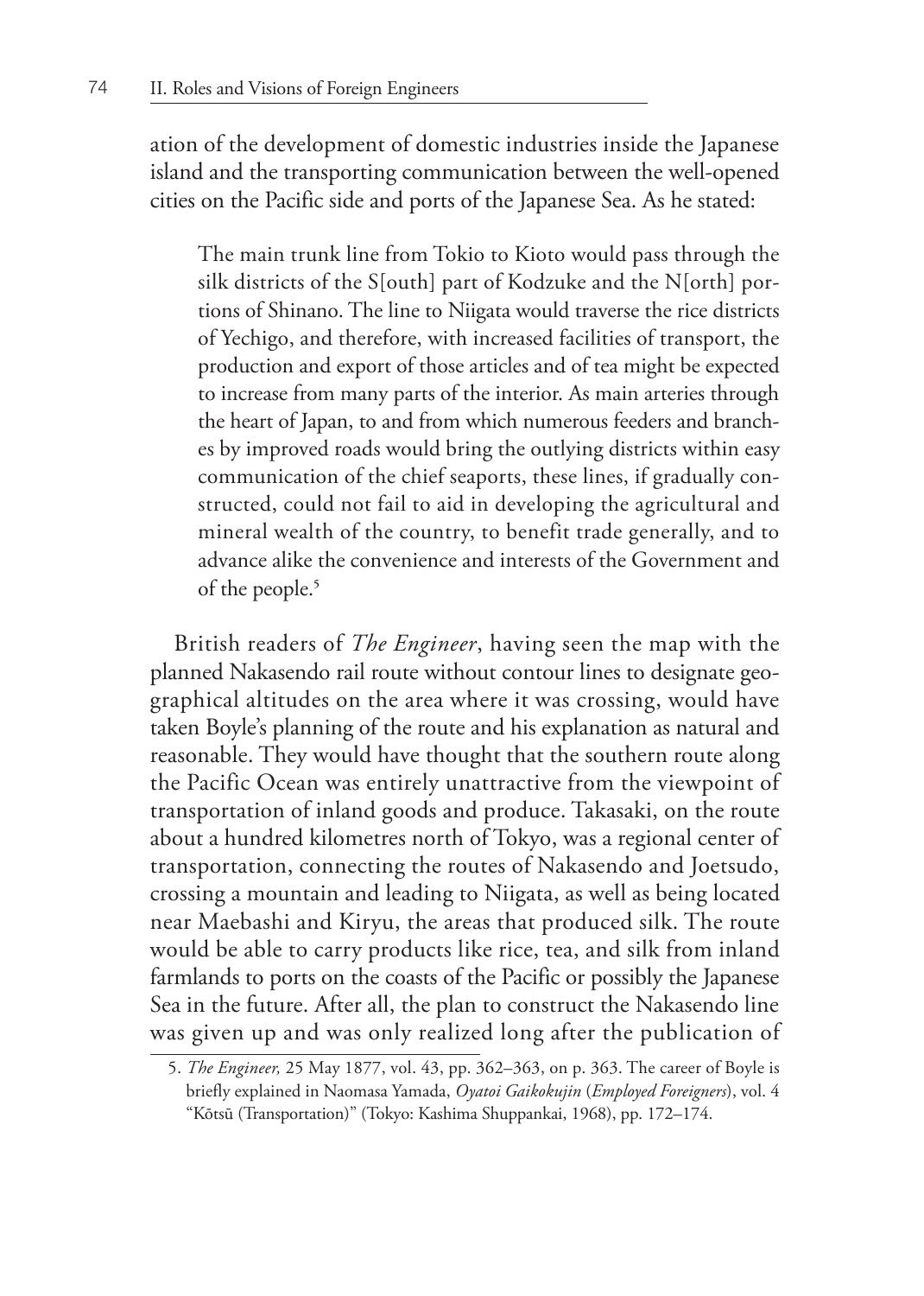

**Figure 4.1**

The map of central Japan and planned railroad lines. Nakasendo, Echigo, and other railroad lines were shown and explained in Boyle's article in *The Engineer*. (From *The Engineer,* 25 May 1877, vol. 43, p. 362)

Boyle's report.**<sup>6</sup>** The publication of his long explanatory report with a large map of the planned route of the Nakasendo Line would, however, indicate that readers of *The Engineer* may have had a good interest

<sup>6.</sup> For the plan and halt of the Nakasendo railroad line, see Nihon Kokuyū Tetsudō (Japanese National Railways), ed., *Nihon Kokuyū Tetsudō Hyakunenshi* (*The Centennial History of Japanese National Railways*) (Tokyo: Japanese National Railways, 1969), pp. 45–55. The details of the plan for the Nakasendo Line is discussed in Naofumi Nakamura, *Nihon Tetsudōgyō no Keisei, 1869–1894* (*The Formation of Japanese Railroad Industry, 1869–1894*) (Tokyo: Nihon Keizai Hyoronsha, 1998), pp. 92–103; the plan and completion of the construction of the railroad across the Usui Pass, the geographical bottleneck of this route, are described in Katsumasa Harada, *Nihon Tetsudōshi: Gijutsu to Ningen* (*A History of Railroads in Japan: Technologies and People*) (Tokyo: Tōsui Shobō, 2001), pp. 48–81.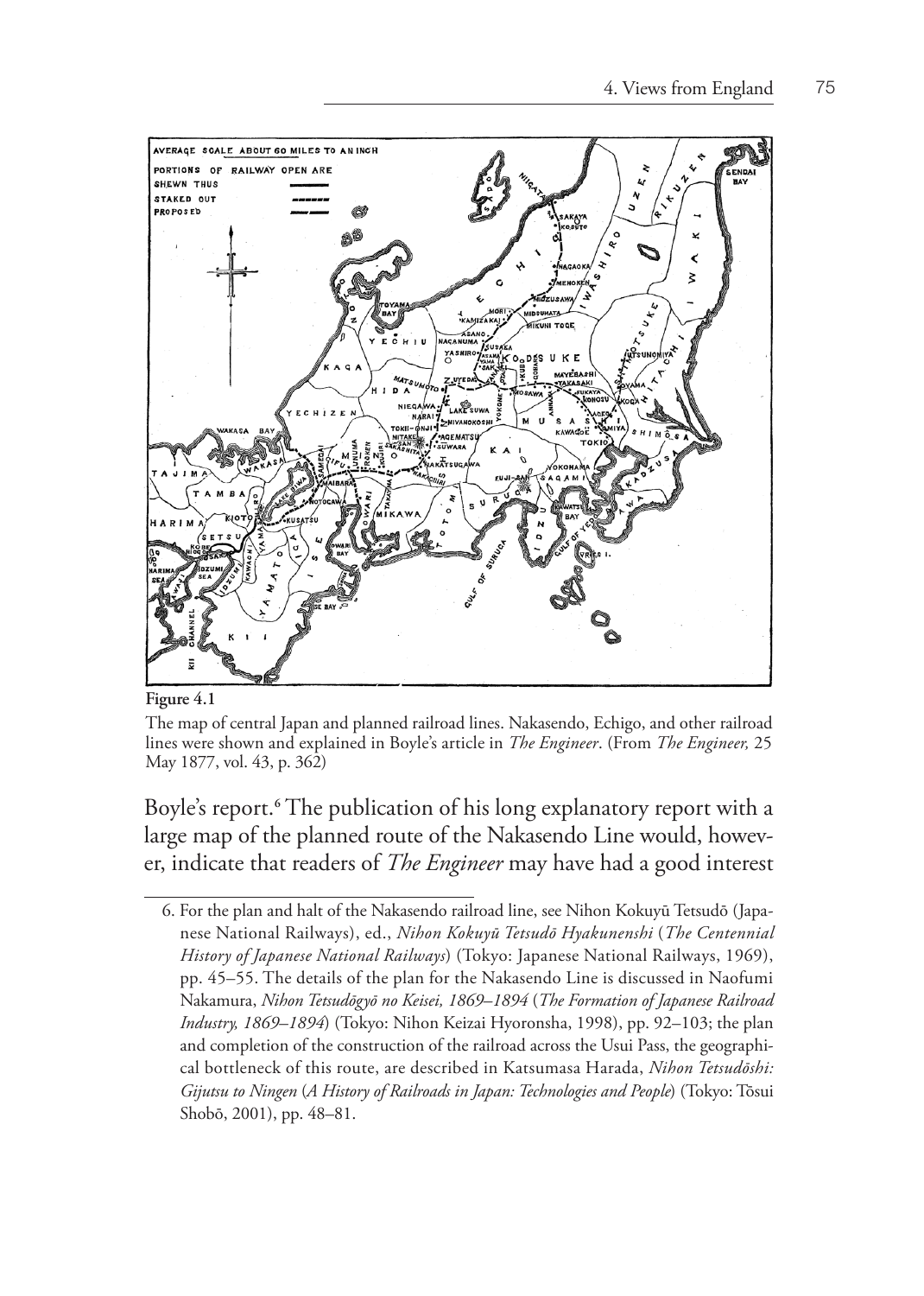and some excitement in the national initiation of large engineering activities in a Far Eastern country.

### *3. The Evaluation of the Japanese Engineering Education*

The 1880 issue of *The Engineer* reviewed two books authored by engineers residing in Japan: Henry Dyer's *The Education of Engineers* and Curt Adolphe Netto's book on Japanese mining.**<sup>7</sup>** Dyer was a Scottish engineer who was invited as principal of the Imperial College of Engineering, established in 1872. In the book, he explained his pedagogical design for the college as a synthesis of the Continental theory-oriented and the English practice-oriented engineering education. The editor of The Engineer who reviewed the book, however, pointed out that Dyer certainly would not know about the conditions of engineering education in France. École Centrale des Arts and Manufactures in Paris, where Kōi Furuichi (Kauy Fourouitsi in his own French-style spelling) had studied civil engineering, did place emphasis on learning engineering in practice. Besides such reservations, the reviewer agreed with Dyer that the training of engineering judgment was important, and that a new type of engineering education was being attempted in Japan.**<sup>8</sup>**

Before reviewing the Netto book, its reviewer first gave his own view that the cultural growth of the country depended on the accumulation of wealth, inferring from Netto's description of Japanese mining a limitation of natural resources in Japan. He then turned to the fact that many foreign teachers were forced to return to their own country without any reason, and speculated:

Perhaps the true cause may be sought in the suggestion that neither

<sup>7.</sup> *The Engineer,* 20 August 1880, vol. 50, p. 143.

<sup>8.</sup> The pedagogical vision of Henry Dyer on engineering education is discussed in Nobuhiro Miyoshi, *Meiji no Enjinia Kyōiku: Nihon to Igirisu no Chigai* (*Engineering Education in Meiji Japan: The Difference between Japan and Britain*) (Tokyo: Chuo Koronsha, 1983); and idem, *Daiā no Nippon* (*Japan [Viewed] by Dyer*) (Tokyo: Fukumura Shuppan, 1989).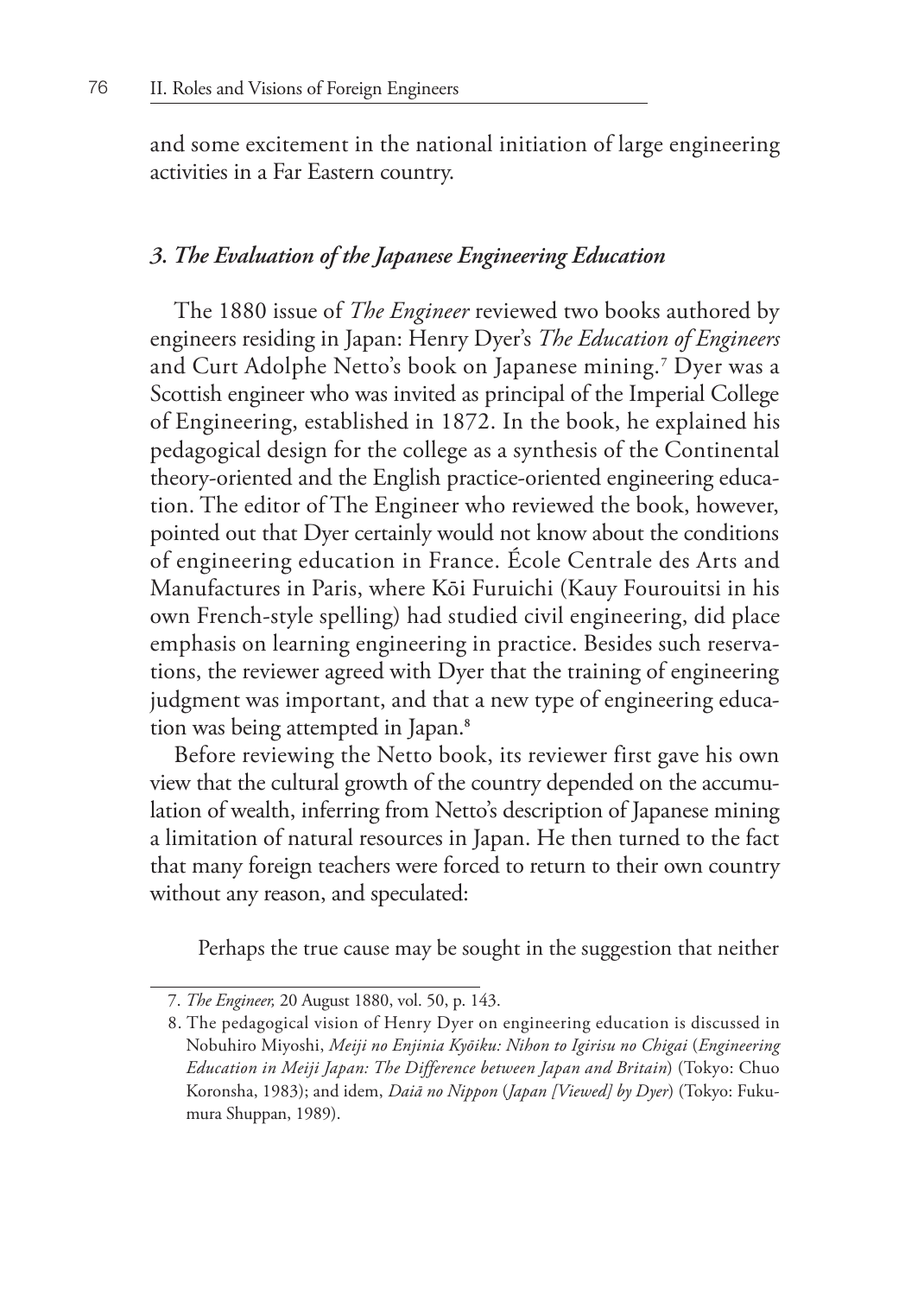the wealth nor other environments of Japan as yet fit it for University education, and that the experiment promoted largely by external interests may not improbably in the end collapse.**<sup>9</sup>**

The review is more the personal expression of a cool and pessimistic view on the endeavor of Japanese modernization than an objective review of a book describing its process.

Robert H. Smith, once an instructor of engineering at the Science School of Tokyo University, sent a letter to the editor of the journal criticizing this review.**10** He first complained that the review neither introduced Netto, the author, nor the content of his book itself. He stated that he had returned to England because he had hoped to do so, and conjectured that that would also apply to other cases as well. He further added that the engineering education in Japan was promoted by the consistent planning and effort of politician Takayoshi Kido and the educator, Arinori Mori, and that the quality of students was high; the concern about the failure of this national experiment as expressed by this reviewer was therefore unnecessary, Smith stated. Neither the reviewer nor Smith referred to the financial burden of the Meiji government to keep hiring these foreign teachers.

# *4. The Adaptation to Competition and Markets*

For several years after the review, there were no articles concerning Japan in *The Engineer.* In 1887, it carried a report on the Industrial Exhibition held in Ueno, Tokyo, in which the anonymous author pointed out that Britain was competing with other European and American countries over the Japanese market.**11** Until then, he point-

<sup>9.</sup> *The Engineer,* 20 August 1880, vol. 50, p. 143.

<sup>10.</sup> *The Engineer,* 27 August 1880, vol. 50, p. 164. Before the merger with the Imperial College of Engineering, Tokyo University had a department of engineering in the School of Science, where Smith taught mechanics, thermodynamics, and mechanics of materials. See Tokyo Daigaku Hyakunenshi Henshū Iinkai, ed., *Tokyo Daigaku Hyakunenshi* (*The Centennial History of the University of Tokyo*), *Bukyokushi*, vol. 2 (Tokyo: University of Tokyo Press, 1987), p. 232.

<sup>11.</sup> *The Engineer,* 7 June 1887, vol. 63, pp. 443–44.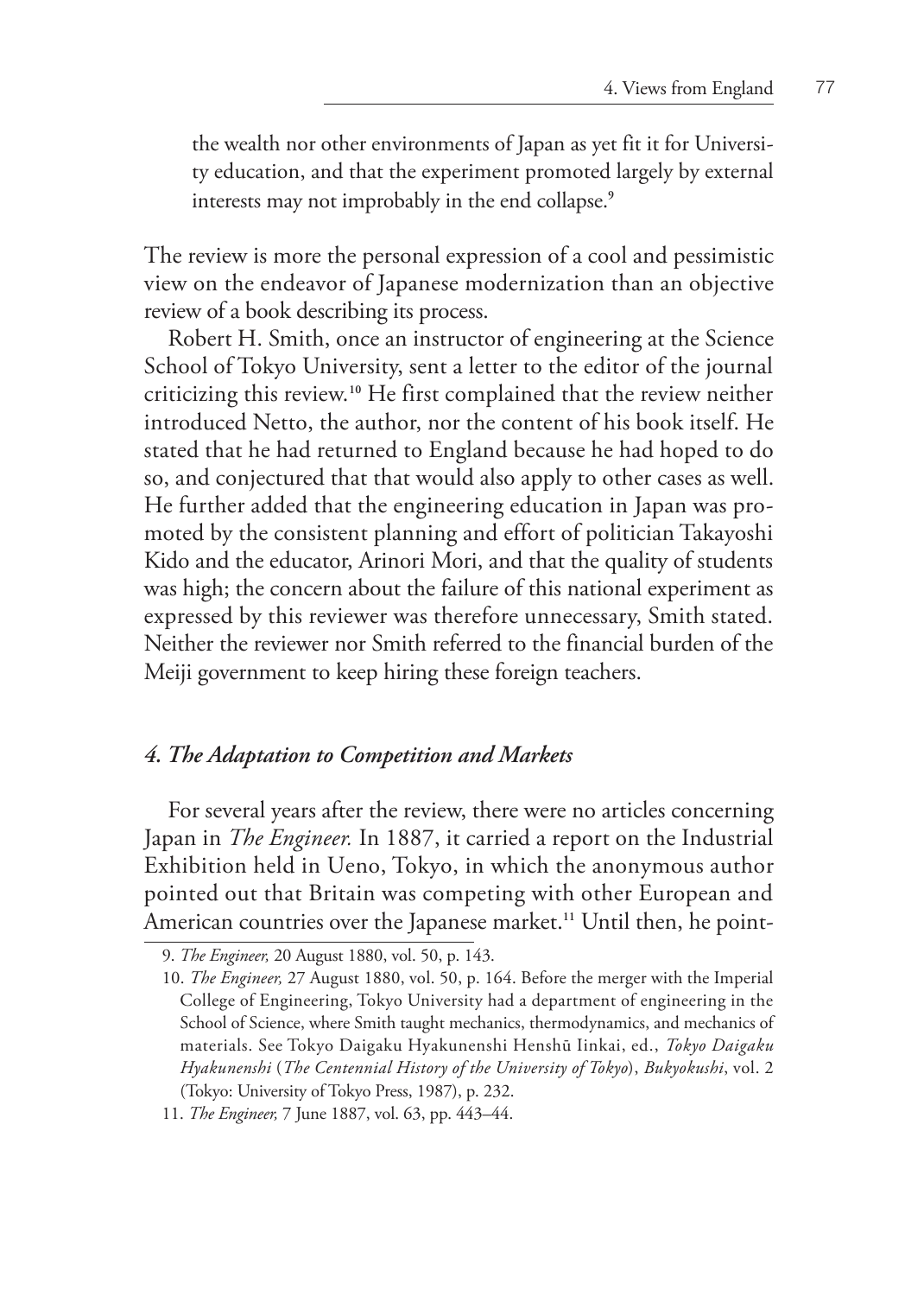ed out, Japan had been a market dominated by Britain, but it no longer was. British exporters had to compete with Japanese domestic manufacturers, and he advised that British manufacturers like those in Sheffield should take into account the conditions in Japan and make commodities adaptable to the Japanese social and economic conditions. As an example, the editor remarked that Japanese carpenters drew lines on floors and cut wood by pulling rather than pushing a saw on it. The shape of the teeth of Japanese saws all conformed to this carpentry custom, which British tool makers should be aware of if they attempted to export their saws to Japan. To be competitive in the Japanese market, British manufacturers thus had to make goods which were not only of good quality but also adaptable to the customs of Japanese users. Taking another example, the editor also mentioned the steam locomotives for railroads. Since Japan had adopted the metric system, he pointed out that it tended to purchase locomotives from the United States or from Germany.**12** The editorial report reflected the view of British industrialists who competed in the Far Eastern market, with the United States having a geographical advantage and with Germany producing cheaper products.

### *5. Increasing Interest after the Sino-Japanese War*

After Japan won over its war against China, Britain came to have a closer relationship with Japan, and the editors of *The Engineer*  planned to report in detail on industrial and technological conditions in Japan. To do so, they sent a special reporter to Japan and asked him to contribute a series of reports on the present Japanese situation. The current information from the reporter stationed in Japan was considered profitable for readers of the journal.

Though the reports were not signed by their author, the contracted journalist for these Japanese reports was Stafford Ransome, who had

<sup>12.</sup> *The Engineer*, 21 August 1891, vol. 72, p. 161. On the production of steam locomotives in Britain and the United States and the comparison of their exports to Japan, see Steven J. Ericson, "Importing Locomotives in Meiji Japan: International Business and Technology Transfer in the Railroad Industry," *Osiris,* 13(1998): 129–153.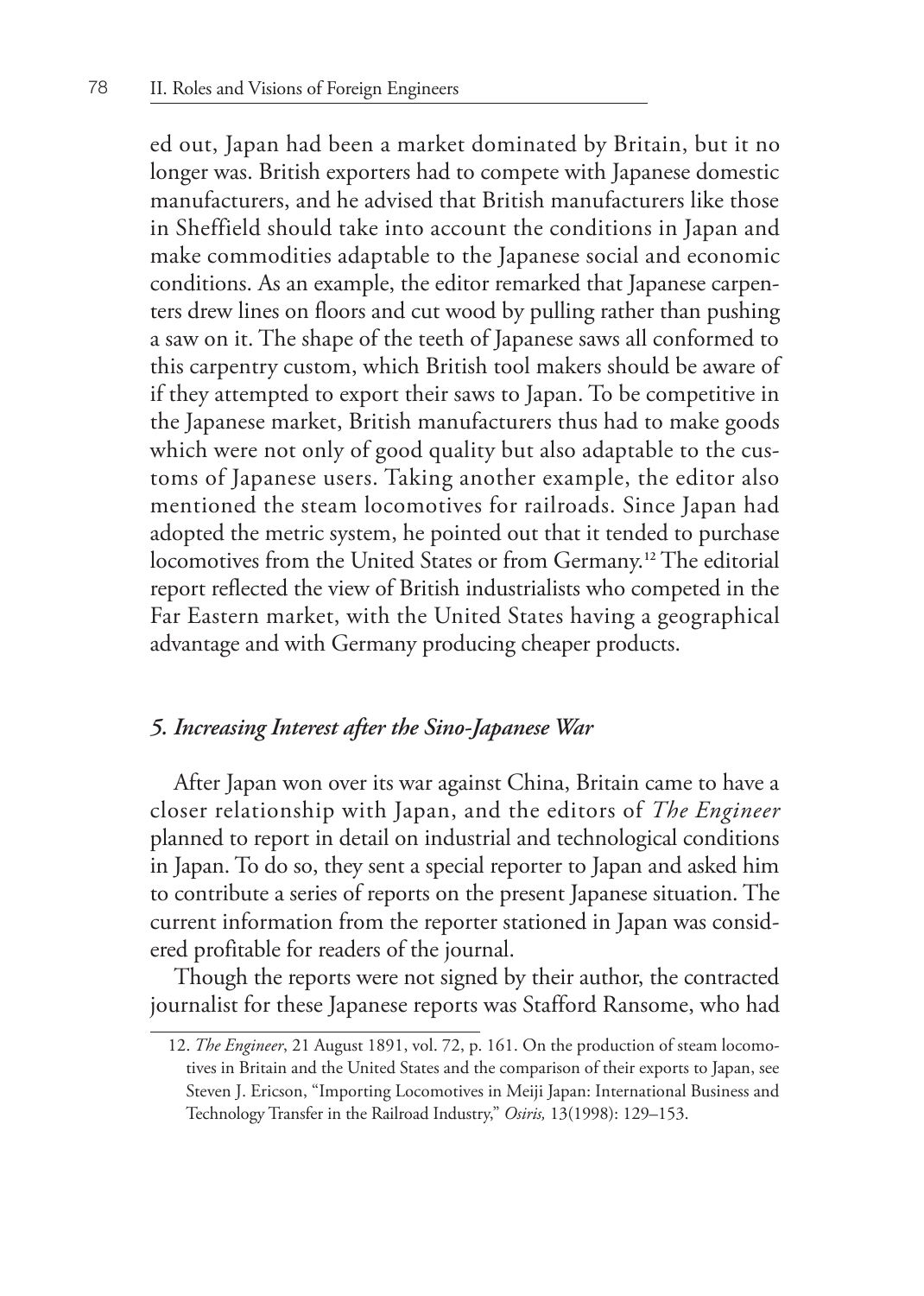experience in and knowledge of engineering and business.**13** The mission assigned by the editor, according to the reporter, was the investigation of the following three points: first, the present technological conditions of Japan; second, the Japanese market for British engineering products; and third, the possibility for British engineers to advance in Japan. These three investigative tasks assigned to the reporter were a frank expression of interest from the side of British engineers, manufacturers, and industrialists in Japan as a potential market for their products and engineering knowledge and skills. Having announced this planned series, the editor called it to readers' attention, informing them that the first several reports would be on the latter two topics.

Ransome's reports were published from 1896 to 1898 as a series of twenty articles titled "Modern Japan, Industrial and Scientific." They were intended to inform British engineers about the present engineering and industrial conditions and activities in Japan, covering such topics as railroads, ship construction, electricity, patents, engineering education, and business. He narrated the newest information and future prospects of Japan, citing in some cases reports of other experts in the relevant areas and recounting in others his own experiences. The Japan portrayed by Ransome through his twenty reports was a country acquiring growing competitiveness in technology and offering business chances to foreign engineers and businessmen.

#### *6. Technical Capacity through Dead-copying*

In his first report, Ransome referred to the issue of making copies of foreign-made products without permission. Some British companies were reluctant to export to Japan because of this copying custom of Japan. Soon after they exported products to Japan, they were copied and sold as cheaply as half of the original price. The steam

<sup>13.</sup> The reports were later compiled and published as Stafford Ransome, *Japan in Transition: A Comparative Study of the Progress, Policy, and Methods of the Japanese since Their War with China* (London: Harper, 1899). It was cited in Henry Dyer, *Dai Nippon, the Britain of the East: A Study of a National Evolution* (London: Blackie, 1904).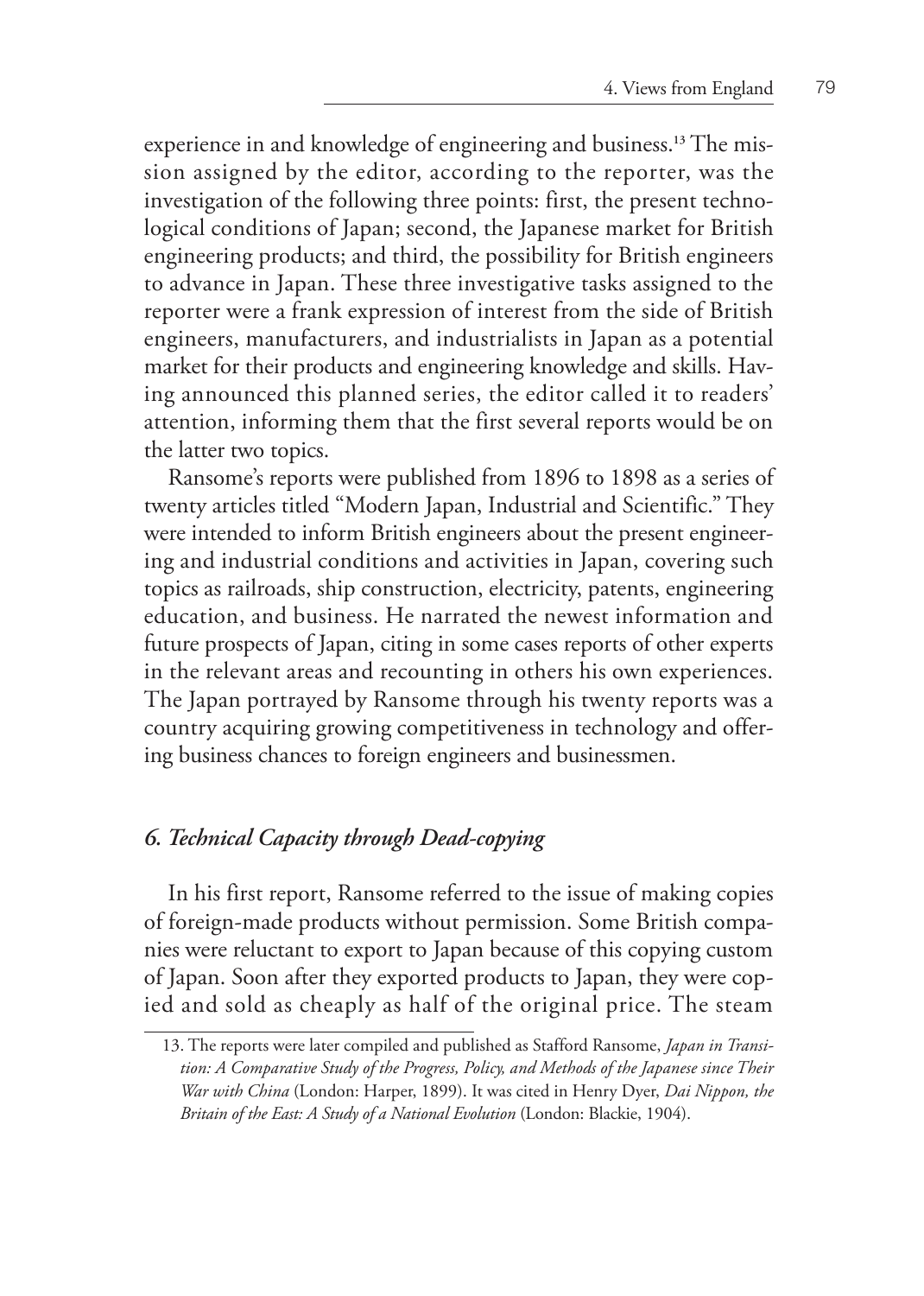locomotives would also be sooner or later copied and manufactured in Japan. He considered it to be inevitable.**<sup>14</sup>**

Before Ransome's report on this issue, *The Engineer* had an article of caution on this problem of the production of dead-copied products.**15** Its author expected that the amount of British exports to Japan, China, and Russia would increase, but pointed out that their export to Japan posed a problem. For when machines with foreign patents were brought to Japan, they disassembled the machines, immediately initiated copying and making their duplicate models, and sold them at half the price. British industrialists had to be cautious about providing information to them. The Japanese were skilled at mechanical techniques, and, he continued, they were good at duplication, though not good at invention and innovation. It was expected that the demand for spinning machines would increase, and therefore the editor warned that engineers in Lancashire should be careful and do nothing more than helping the Japanese.

As for patenting in Japan, a newly established patent law was expected to protect patents, trademarks, designs.**16** The patent law would become effective in 1899, when Japan joined the Paris Convention of International Agreement of Industrial Property Rights and began to follow the international rule on this matter.**<sup>17</sup>**

#### *7. Strict Testing*

Ransome picked up the issue of strict testing at the government office responsible for the inspection of imported materials.**18** He even called the level of strict testing "hypercritical" and considered it to be working as one of the trade barriers for exports to Japan. For import-

<sup>14.</sup> *The Engineer,* 27 November 1896, vol. 82, p. 533.

<sup>15.</sup> *The Engineer*, 17 August 1894, vol. 78, p. 150.

<sup>16.</sup> *The Engineer,* 21 December 1894, vol. 78, p. 554.

<sup>17.</sup> On the history of the Japanese patent system, see Japan Patent Bureau, ed., *Kōgyō Shoyūken Seido Hyakunenshi* (*One Hundred Year History of Industrial Property Rights*) (Tokyo: Hatsumei Kyokai, 1984–85).

<sup>18.</sup> *The Engineer*, 11 December 1896, vol. 82, p. 581.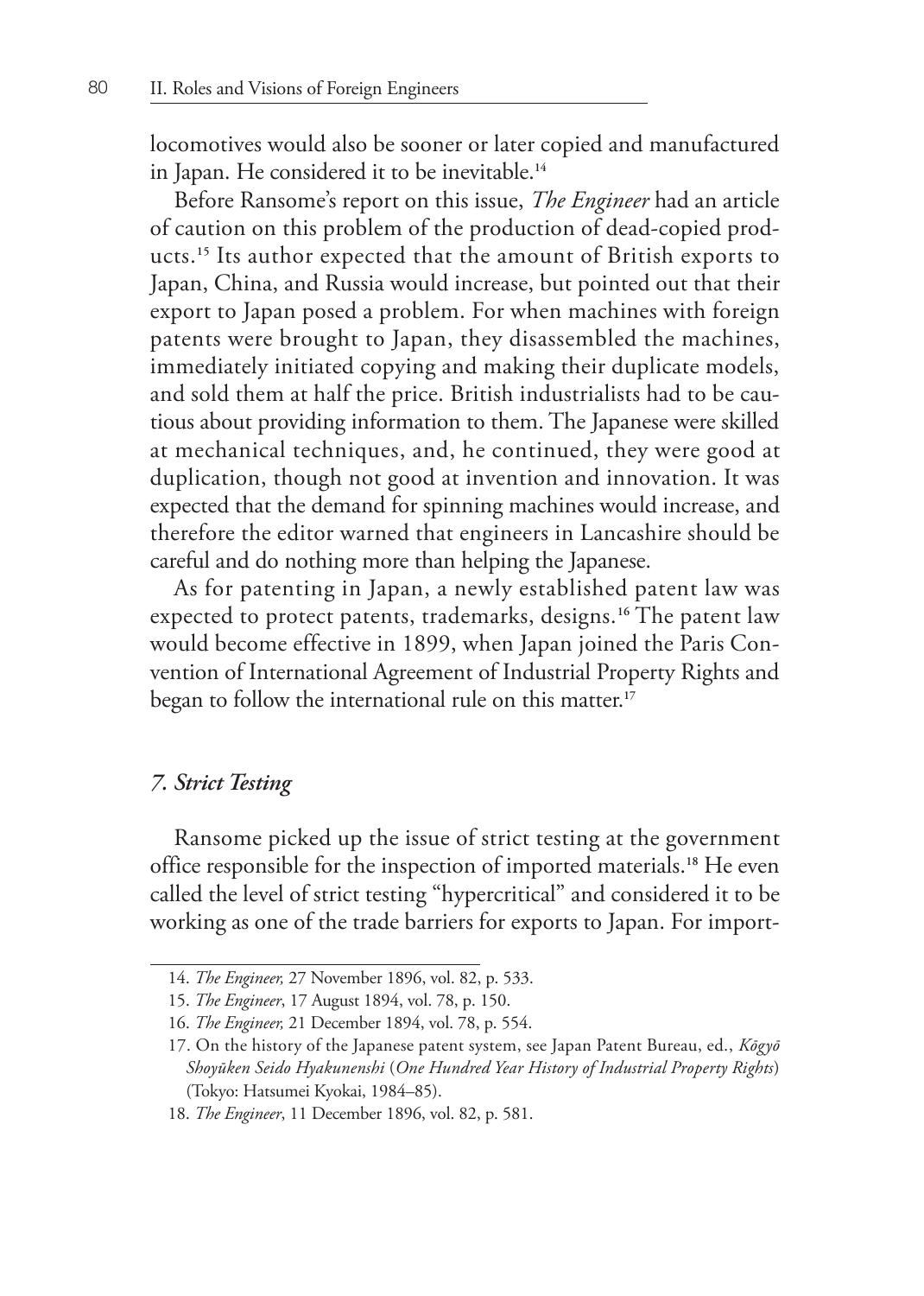ing goods to be used by the government, in particular, Japanese tended to prefer French products to British, since French goods were more meticulously made and strictly tested.**19** To ameliorate the situation, he suggested that Britain should invite Japanese students to British schools and factories, since those students who learned in British institutions would introduce British technical methods and manufacturing processes after their return to Japan.

One of the reasons behind such strict testing for imported materials, Ransome conjectured, would be the existence of a defect in engineering training and education. Although young Japanese engineers were receiving an excellent education, it emphasized theory or theoretical learning. And almost all engineers working on site were young engineers who had graduated from school. They lacked the practical skills and knowledge acquired through long-time experience. The accurate and swift testing of technological products was only possible through such engineering experience. As a consequence, he argued, Japanese officials blocked the import of products with enough quality, although the lack of testing capability usually would lead to importing sub-quality products.

#### *8. Theory-biased Education*

Ransome provided a detailed explanation of engineering education in Japan in his thirteenth and fourteenth reports.**20** He introduced the educational curriculum, engineering teachers, and employment of graduates of the Imperial College of Engineering, which became the Engineering School of Tokyo Imperial University. He evaluated the high level of engineering education, and admitted that they could absorb technical knowledge not only through school education, but also through their training at engineering sites such as factories. But he also pointed out that the Japanese were not good at applying the knowledge acquired through education into their own engineering

<sup>19.</sup> *The Engineer,* 19 June 1891, vol. 71, p. 487.

<sup>20.</sup> *The Engineer,* 3 December 1897, 10 December 1897, vol. 84, pp. 544–45, 567–69.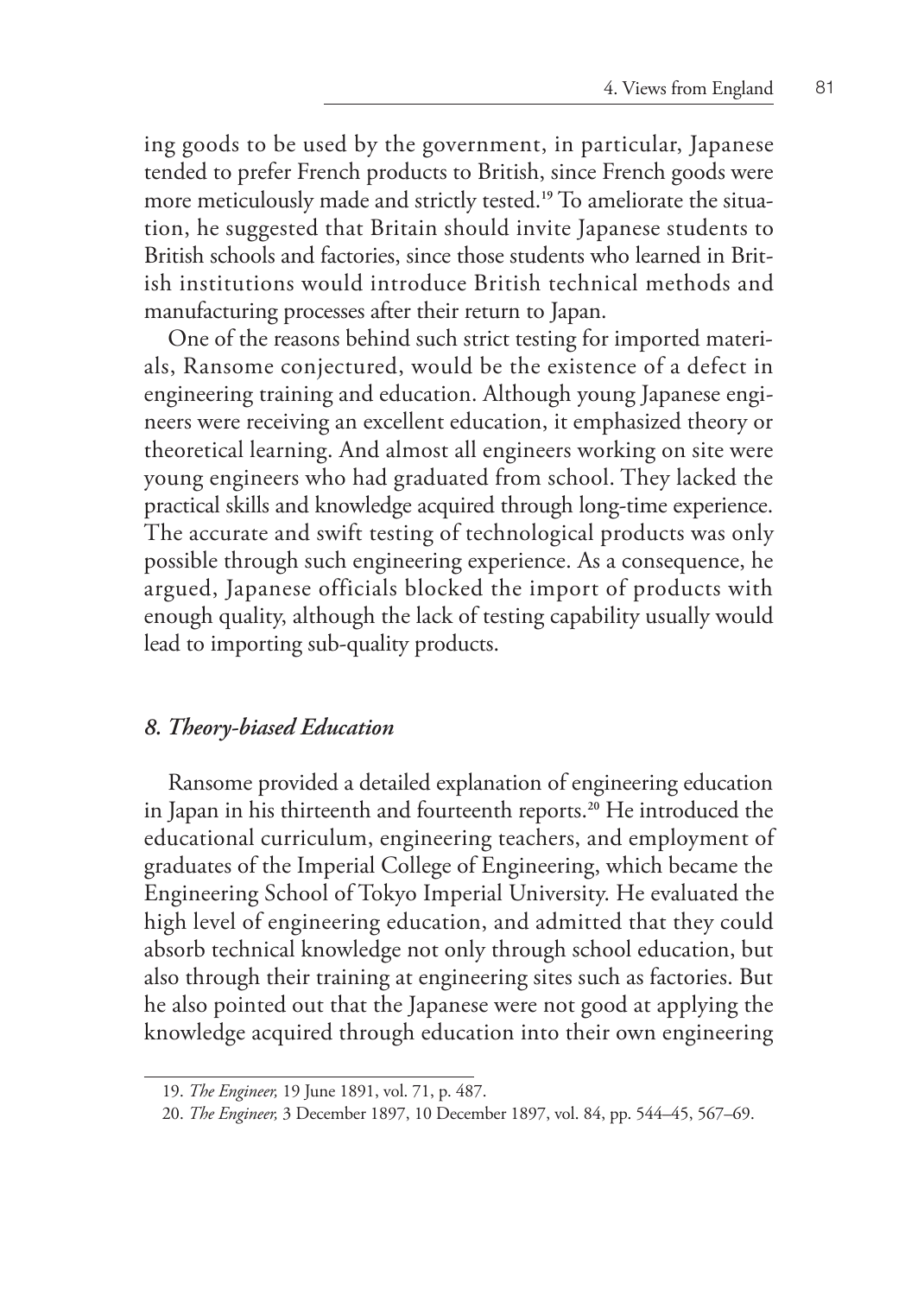practice. The reason for this, he assumed, was that even when they received instruction on site as at ironworks, the number and kinds of practical learning were much more limited than the years-long learning through actual practice. They also could not learn from parents or relatives, even if they had been sons of craftsmen. They were, he quipped, "handling things while wearing gloves," insinuating that they could not reach the engineering level of foreign engineers unless they took off their gloves and directly touched real things.

Ransome also quoted the following episode. Even when the Japanese purchased a machine designed and made by British engineers, they would ask a graduate from the engineering college to see if it were necessary to modify the machine to work in Japan. But the modification of a part of the well-designed machine would lead to destroying its harmonious system, and the inexperienced engineer would never attempt such a modification. Japanese engineers checked if the machine were the same or different from what they had learned from their teachers, and if they found it to be different, they would exercise the spirit of "dead-copying" and correct precisely as they were instructed. The manufacturer who purchased the machine could only follow the instructions of the young engineer who knew engineering only on paper.**<sup>21</sup>**

To meet the demand of more practical engineers, other engineering colleges were established in Tokyo and other cities. Tokyo Vocational School, the precursor of the present Tokyo Institute of Technology, was established in 1881. It was renamed as Tokyo Technical School in 1890. Students of the Imperial College of Engineering had been trained in the factory at Akabane, but the factory was turned into an arsenal for the army and no longer served for educational training. The machine factory at Tokyo University, Ransome observed, had more the character of a museum than of a practical training place. On the other hand, Tokyo Technical School emphasized more practical education, and produced able graduates. They were, he observed, ranked second to graduates from Tokyo Imperial University.

After the publication of the article about engineering education, the

<sup>21.</sup> *The Engineer*, 25 February 1898, vol. 85, p. 178.